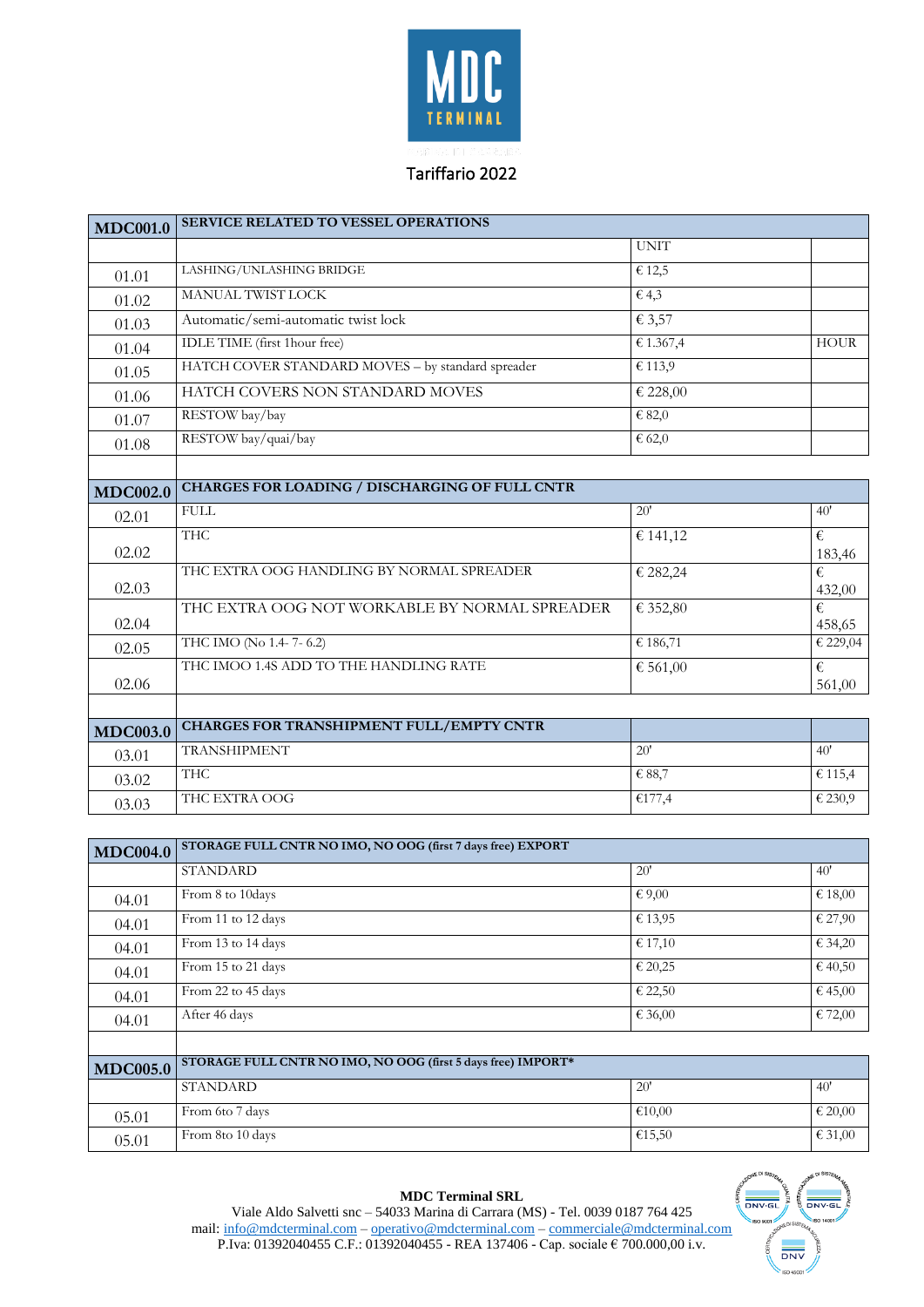

| 05.01           | From 11 to 12 days                              | €19,50                     | € 39,00                    |
|-----------------|-------------------------------------------------|----------------------------|----------------------------|
| 05.01           | OTHER TO BE AGREED                              |                            |                            |
|                 |                                                 |                            |                            |
| <b>MDC006.0</b> | CHARGES FOR LOADING / DISCHARGING OF EMPTY CNTR |                            |                            |
| 06.01           | <b>EMPTY</b>                                    | 20'                        | 40'                        |
| 06.02           | <b>THC</b>                                      | € 118,07                   | € 153,50                   |
|                 |                                                 |                            |                            |
| <b>MDC007.0</b> | STORAGE EMPTY CNTR (first 2 days free) IMPORT   |                            |                            |
|                 |                                                 | 20'                        | 40'                        |
| 07.01           | From 3to 5 days                                 | $\overline{\epsilon}$ 10,0 | $\overline{\epsilon}$ 20,0 |
| 07.01           | From 6to 7 days                                 | $\epsilon$ 20,0            | $\overline{\epsilon}$ 40,0 |
| 07.01           | From 8to 10 days                                | $\epsilon$ 31,0            | 662,0                      |
| 07.01           | After 11 days                                   | € 39,0                     | € 78,0                     |
|                 |                                                 |                            |                            |
| <b>MDC008.0</b> | STORAGE FULL CNTR OOG (NO free) EXPORT          |                            |                            |
|                 | OOG                                             | 20'                        | 40'                        |
| 08.01           | From 0 to 7days                                 | $\epsilon$ 9,0             | €18,0                      |
| 08.01           | From 8 to 10days                                | € 18,0                     | €36,0                      |
| 08.01           | From 11 to 12days                               | € 27,9                     | €55,8                      |
| 08.01           | From 13 to 14days                               | € 34,2                     | €68,4                      |
| 08.01           | From 15 to 21days                               | €40,5                      | €81,0                      |
| 08.01           | From 22 to 45days                               | € 45,0                     | €90,0                      |
| 08.01           | After 46 days                                   | € 72,0                     | € 144,0                    |
|                 |                                                 |                            |                            |
| <b>MDC009.0</b> | STORAGE FULL CNTR IMO (first 2days free) EXPORT |                            |                            |
|                 | IMO (No 1.4, 7, 6.2)                            | 20'                        | 40'                        |
| 09.01           | From 2 to sailing date                          | € 27,2                     | €54,5                      |
|                 |                                                 |                            |                            |
| <b>MDC010.0</b> | <b>SUPPLEMENTS SURCHARGES</b>                   |                            |                            |
| 10.01           | Sunday $(00.00 - 01.00)$                        | Quote%                     | 70%                        |
| 10.01           | Sunday $(01.00 - 24.00)$                        | Quote%                     | 70%                        |
| 10.01           | Monday $(00.00 - 01.00)$                        | Quote%                     | $70\%$                     |
| 10.01           | Monday (01.00 - 07.00)                          | Quote%                     | $70\%$                     |
| 10.01           | Tuesday (01.00-07.00)                           | Quote%                     | $50\%$                     |
| 10.01           | Wednesday (01.00-07.00)                         | Quote%                     | $50\%$                     |
| 10.01           | Thursday (01.00-07.00)                          | Quote%                     | $50\%$                     |
| 10.01           | Friday (01.00-07.00)                            | Quote%                     | $50\%$                     |
| 10.01           | Saturday (01.00-07.00)                          | Quote%                     | 50%                        |
| 10.01           | Saturday (13.00-24.00)                          | Quote%                     | $50\%$                     |
| 10.01           | Holiday (00.00-24.00)                           | Quote%                     | $100\%$                    |
| 10.01           | Post Holiday (00.00-07.00)                      | Quote%                     | $100\%$                    |

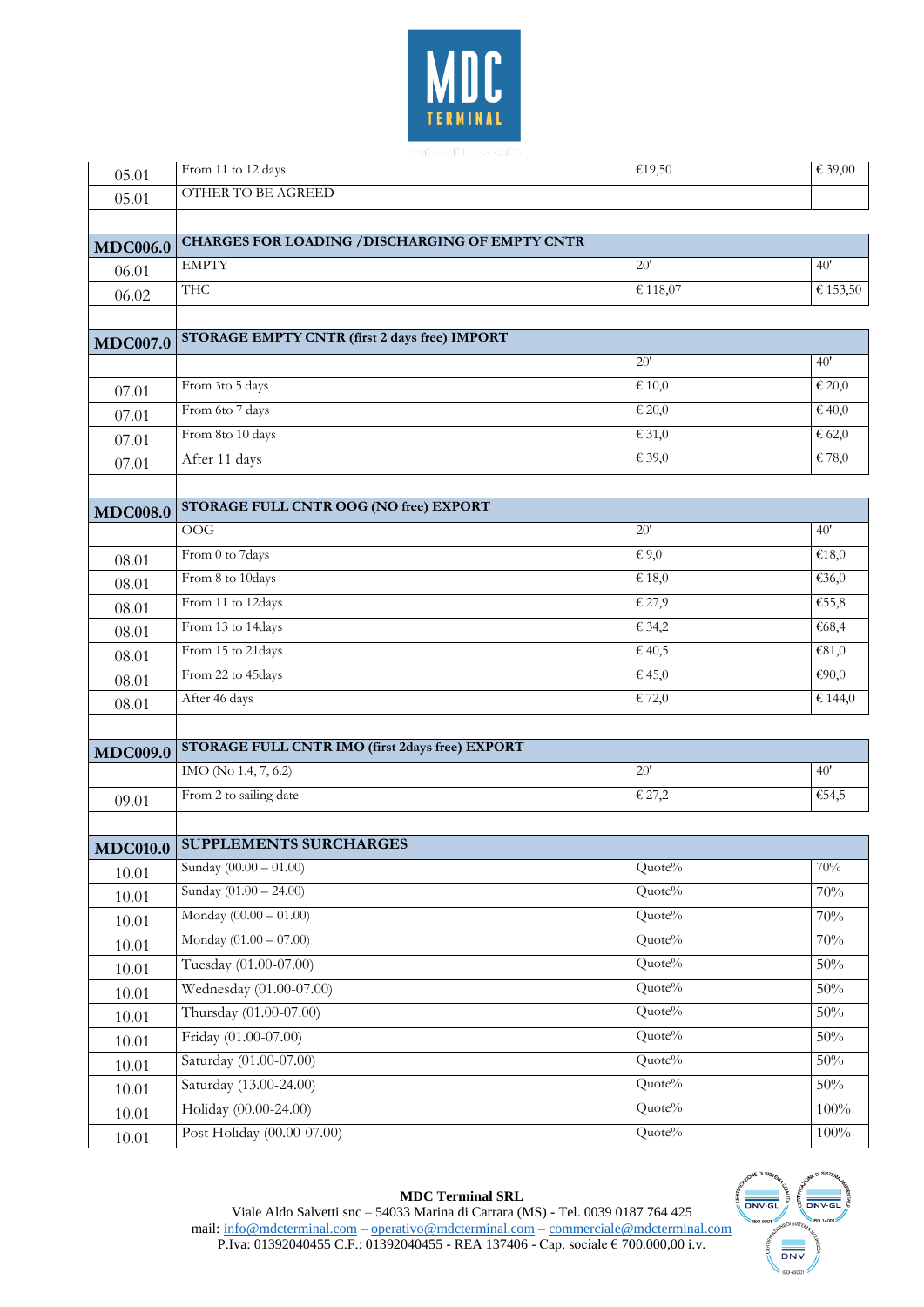

| 10.01           | Pre Holiday (19.00-24.00)                        | Quote%      | $100\%$ |
|-----------------|--------------------------------------------------|-------------|---------|
|                 |                                                  |             |         |
| <b>MDC011.0</b> | <b>Weighing of Cntrs</b>                         |             |         |
| 11.01           | Weighing at receiving or delivery                | € 22,13     | € 22,13 |
| 11.02           | Weighing in yard                                 | € 90,00     | € 90,00 |
|                 |                                                  |             |         |
| <b>MDC012.0</b> | <b>Additional Sailing/Labeling of Containers</b> |             |         |
| 12.01           | Sailing cntr                                     | <b>UNIT</b> | € 22,50 |
| 12.02           | Sailing Tarpaulin                                | <b>UNIT</b> | € 22,50 |
| 12.03           | Labeling at receiving or delivery                | <b>UNIT</b> | € 95,00 |

| <b>MDC013.0</b> | <b>Miscellanous Charges</b>                                             |             |             |
|-----------------|-------------------------------------------------------------------------|-------------|-------------|
| 13.01           | Lashing/Unlashing of Cntr on board                                      | <b>UNIT</b> | € 4,50      |
| 13.02           | Removing and repositioning hatch covers using ISO standard Equipment    | <b>UNIT</b> | €<br>155,00 |
| 13.03           | removing and repositioning hatch covers using NO ISO standard Equipment | <b>UNIT</b> | € 258,50    |
| 13.04           | Change Vassel/Change of destination Port                                | <b>UNIT</b> | € $50,00$   |
| 13.05           | Charnge of Weight                                                       | <b>UNIT</b> | € $50,00$   |
| 13.06           | Custom Inspection                                                       | <b>UNIT</b> | € 140,00    |
| 13.07           | Scanner Inspection                                                      | <b>UNIT</b> | € 100,00    |
| 13.08           | Radiometric Visit                                                       | <b>UNIT</b> | €<br>100,00 |
| 13.09           | Management Cntr with weight ticket and NO VGM                           | <b>UNIT</b> | € 4,22      |
| 13.10           | Transport 20'/40' empty standard cntrs to/from other Tmnl               | UNIT/TEU    | € 35,00     |
| 13.11           | Gate way fee - per full cntr in/out Tmnl                                | <b>UNIT</b> | € 10,00     |
| 13.12           | Reefer connection                                                       | <b>UNIT</b> | € 65,00     |
|                 | no free time in Tmnl, storage from 1° day                               |             |             |
| 13.13           | ISPS fees                                                               | <b>UNIT</b> | € 15,00     |
| 13.14           | ISPS fees                                                               | <b>TONS</b> | € 1,00      |

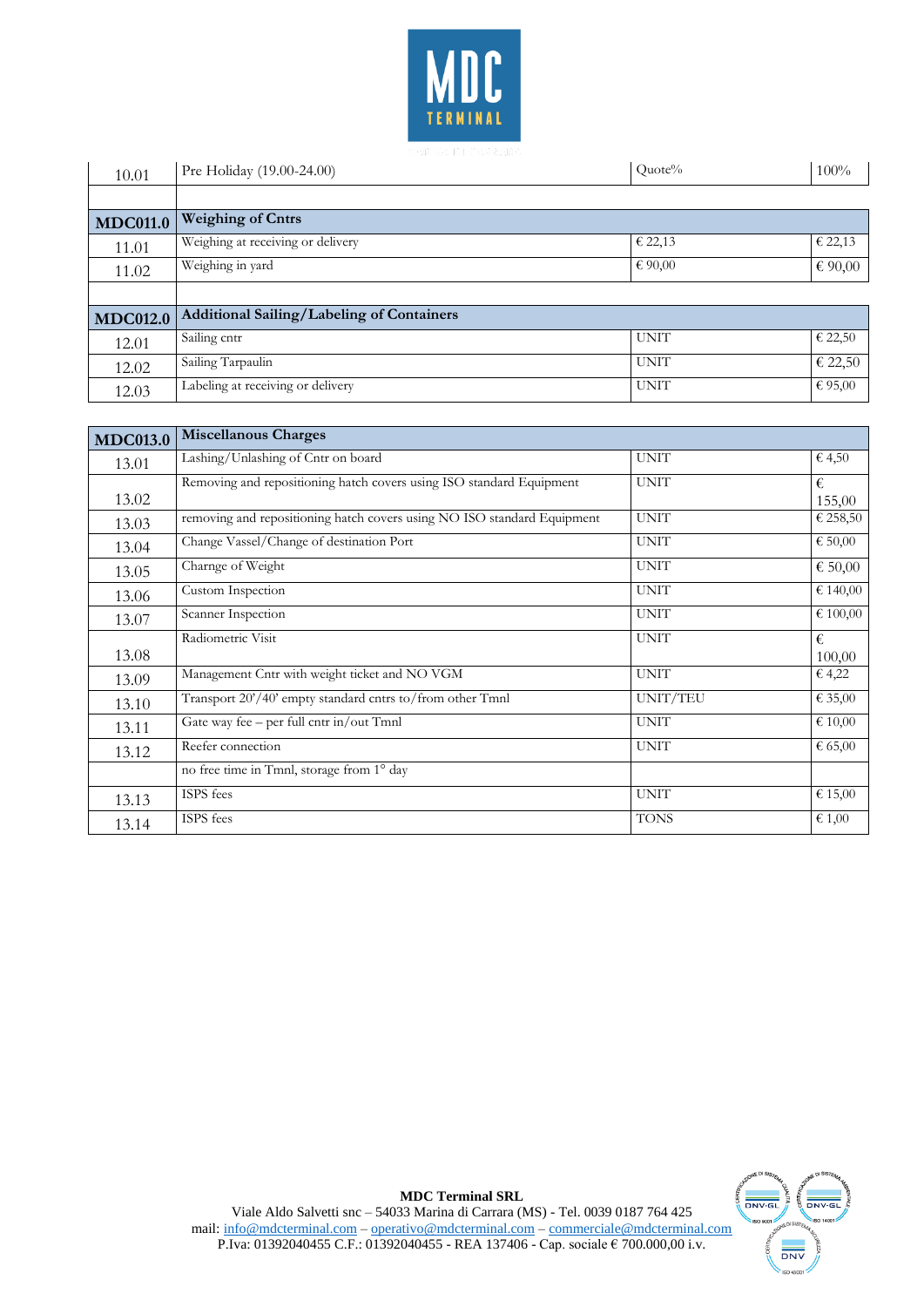

## **MERCE VARIA**

|                |                                                                                                                                                          | <b>TARIFFA</b>              |           |              |              |                                   |                 |
|----------------|----------------------------------------------------------------------------------------------------------------------------------------------------------|-----------------------------|-----------|--------------|--------------|-----------------------------------|-----------------|
|                |                                                                                                                                                          | <b>INCLUSO</b>              |           |              | <b>FREE</b>  |                                   |                 |
|                |                                                                                                                                                          | PASSAGGIO                   |           |              | PERIO<br>D   | <b>SOSTE PER</b><br><b>DECADI</b> |                 |
|                |                                                                                                                                                          | PIAZZALE                    | <b>UM</b> | <b>NOTE</b>  | (GIOR<br>NI) | <b>INDIVISIBILI</b>               |                 |
| A)             | MODULI MONTATI/SMONTATI E<br><b>SIMILARI</b>                                                                                                             | € 360,0 COLLO<br>FINO A 6ML |           |              | 10           | € 12,00                           |                 |
| B)             | BILLETTE, TONDINI, BLUMI,<br>LAMIEREIN PACCHI,<br>VERGELLA IN ROTOLI, ROTAIE,<br>TRAVI, ASTE<br>PERFORAZIONE CON IDONEA<br>LEGATURE-<br>LUNGHEZZA FINO A | € 17,1 TONS                 |           |              | <b>IDEM</b>  | € 1,5/T<br>PRIMA                  | €               |
|                | 12MTLLARGHEZZA 2,5MTL                                                                                                                                    |                             |           |              |              | <b>DECADE</b>                     | 2,3/TOLTRE      |
| C)             | LAMIERE SCIOLTE, TRAVI, ROTAIE,<br><b>LAMIERINO IN</b><br>PACCHI, PROFILATI, ANGOLARI E<br>SIMILARI FINO                                                 |                             |           |              |              |                                   |                 |
|                | A 12MTL                                                                                                                                                  | € 19,4 TONS                 |           |              | <b>IDEM</b>  | € 1,5/T<br>PRIMA<br><b>DECADE</b> | €<br>2,3/TOLTRE |
| D)             | LINGOTTI, BRAMME                                                                                                                                         | € 15,3 TONS                 |           |              | <b>IDEM</b>  | € 1,5/T<br>PRIMA<br>DECADE        | €<br>2,3/TOLTRE |
| E)             | <b>COILS</b>                                                                                                                                             | € 15,3 TONS                 |           | PESO INF T.5 | <b>IDEM</b>  | € 1,5/T<br>PRIMA<br><b>DECADE</b> | €<br>2,3/TOLTRE |
|                |                                                                                                                                                          | € 13,8 TONS                 |           | PESO SUP T.5 | <b>IDEM</b>  | € 1,5/T<br>PRIMA<br><b>DECADE</b> | €<br>2,3/TOLTRE |
| F1)            | CARPENTERIA PESANTE RAPPORTO<br>$P/V$ INF $1/3$                                                                                                          | € 37,2 TONS                 |           |              | <b>IDEM</b>  | € 1,5/T<br>PRIMA<br><b>DECADE</b> | €<br>2,8/TOLTRE |
| F2)            | CARPENTERIA LEGGERA RAPPORTO<br>$P/V$ SUP $1/3$                                                                                                          |                             |           |              |              |                                   |                 |
|                | <b>FINO 1/8</b>                                                                                                                                          | € 57,6 TONS                 |           |              | <b>IDEM</b>  | Α<br>PREVENTIVO                   |                 |
| G1)            | MACCHINARI/IMPIANTISTICA<br>RAPPORTO P/V                                                                                                                 |                             |           |              |              | € 1,9/T                           |                 |
|                | INF $1/3$                                                                                                                                                | € 50,4 TONS                 |           |              | <b>IDEM</b>  | PRIMA<br>DECADE                   | €<br>3,1/TOLTRE |
| G2)            | MACCHINARI/IMPIANTISTICA<br>RAPPORTO P/V                                                                                                                 |                             |           |              |              |                                   |                 |
|                | <b>SUP 1/3 FINO A 1/8</b>                                                                                                                                | € 57,6 TONS                 |           |              | <b>IDEM</b>  | Α<br><b>PREVENTIVO</b>            |                 |
| G3)            | PEZZI OLTRE T.20                                                                                                                                         | A PREVENTIVO                |           |              | <b>IDEM</b>  | Α<br>PREVENTIVO                   |                 |
| G <sub>4</sub> | PEZZI RAPP P/V SUP 1/8                                                                                                                                   | A PREVENTIVO                |           |              | <b>IDEM</b>  | Α<br>PREVENTIVO                   |                 |
| H)             | TUBI IN FERRO IN FASCI E/O SFUSI<br><b>DIAM MAX</b>                                                                                                      | € 19,8 TONS                 |           | PESO SUP T.1 | <b>IDEM</b>  | € 1,8/T<br>PRIMA<br><b>DECADE</b> | €<br>2,7/TOLTRE |
|                | 30CM                                                                                                                                                     | € 23,4 TONS                 |           | PESO INF T.1 | <b>IDEM</b>  | € 1,8/T<br>PRIMA<br><b>DECADE</b> | €<br>2,7/TOLTRE |

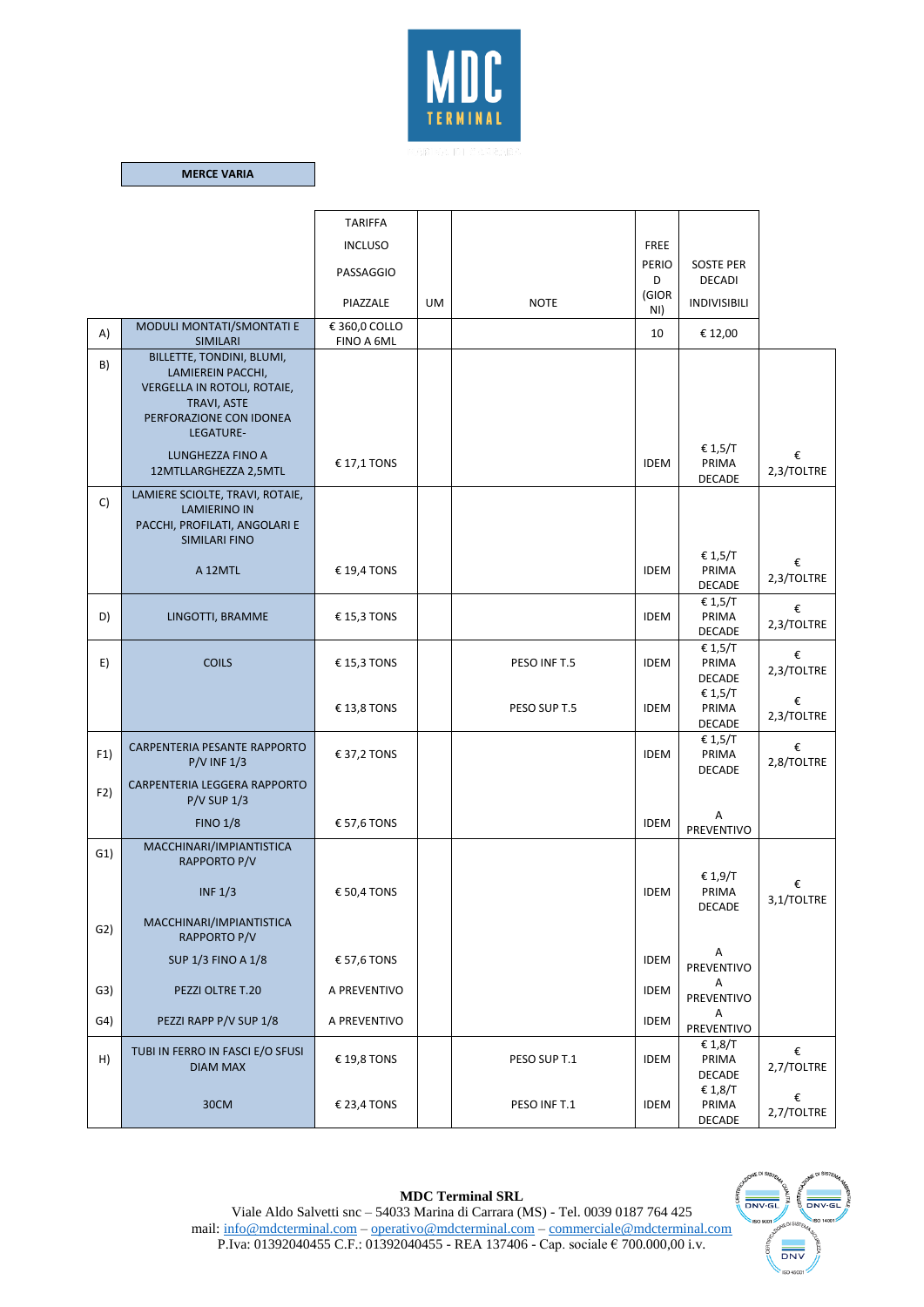

| $\vert$          | LASTRE, PANNELLI E SIMILARI IN<br><b>FIBROCEMENTO</b>                                                                                     | € 35,4 TONS   |                                            | <b>IDEM</b> | € 1,5/T<br>PRIMA<br><b>DECADE</b>  | €<br>2,3/TOLTRE          |
|------------------|-------------------------------------------------------------------------------------------------------------------------------------------|---------------|--------------------------------------------|-------------|------------------------------------|--------------------------|
| L)               | LEGNAME E COMPENSATI IN<br><b>PACCHI</b>                                                                                                  | € 18,5 TONS   |                                            | <b>IDEM</b> | € 1,5/T<br>PRIMA<br><b>DECADE</b>  | €<br>2,8/TOLTRE          |
| M)               | TRAVI E TRONCHI IN LEGNO                                                                                                                  | € 25,5 TONS   | LEGGERI INF. KG.700/M3                     | <b>IDEM</b> | € 1,5/T<br>PRIMA<br><b>DECADE</b>  | €<br>2,8/TOLTRE          |
| N)<br>N1)        | AUTOVETTURE, MACCHINE<br>AGRICOLE, FURGONI,<br>MACCHINARIO ROTABILE<br><b>GOMMATO</b><br>SEMOVENTE IN ARRIVO CON<br><b>AUTOSCARICANTE</b> | € 405,0 PEZZO | <b>MAX T.10</b>                            | <b>IDEM</b> | €<br>12,00/PEZZO                   |                          |
| N2)              | OLTRE MINIMO ADDEBITABILE                                                                                                                 | € 50,4 TONS   |                                            | <b>IDEM</b> | €<br>12,00/PEZZO                   |                          |
| N3)              | OLTRE T.20 E/O F/SAGOMA                                                                                                                   | A PREVENTIVO  |                                            | <b>IDEM</b> | А<br>PREVENTIVO                    |                          |
| N4)              | ROTABILI CINGOLATI                                                                                                                        | A PREVENTIVO  |                                            | <b>IDEM</b> | A<br>PREVENTIVO                    |                          |
| N5)              | <b>NON</b><br>AUTOSCARICANTE/AUTOCARICANT<br>Е                                                                                            | A PREVENTIVO  |                                            | <b>IDEM</b> | Α<br>PREVENTIVO                    |                          |
| O(1)             | MARMO E GRANITO IN BLOCCHI<br><b>SQUADRATI</b>                                                                                            |               |                                            |             |                                    |                          |
|                  | (BASE/TETTO E ALMENO ALTRI 2<br>LATI)                                                                                                     | € 9,8 TONS    | <b>FINO T.25</b>                           | <b>IDEM</b> | € 1,00/T<br>PRIMA<br><b>DECADE</b> | € 1,90/T<br><b>OLTRE</b> |
| 02)              |                                                                                                                                           | € 11,6 TONS   | OLTRE T.25                                 | <b>IDEM</b> | € 1,00/T<br>PRIMA<br><b>DECADE</b> | € 1,90/T<br>OLTRE        |
| O <sub>3</sub>   |                                                                                                                                           | € 12,2 TONS   | <b>INFORMI</b>                             | <b>IDEM</b> | € 1,00/T<br>PRIMA<br><b>DECADE</b> | € 1,90/T<br>OLTRE        |
| O(4)             |                                                                                                                                           | € 36,0 TONS   | LASTRE<br><b>CONFEZIONATE IN</b><br>PACCHI | <b>IDEM</b> | € 1,00/T<br>PRIMA<br><b>DECADE</b> | € 1,90/T<br>OLTRE        |
| P <sub>1</sub> ) | MERCI VARIE IN COLLI/PLTS,<br>BOBINE, CASSE,<br>GABBIE, FUSTI SUP.KG.100IN<br>SAGOMA,<br>FORCHETTABILI, SOVRAPPONIBILI                    | € 37,2 TONS   | $P/V$ INF $1/3$                            | <b>IDEM</b> | € 1,90/T<br>PRIMA<br><b>DECADE</b> | € 3,10/T<br>OLTRE        |
| P2)              |                                                                                                                                           | €46,6 TONS    | $P/V$ 1/3-1/5                              | <b>IDEM</b> | € 1,90/T<br>PRIMA<br>DECADE        | € 3,10/T<br>OLTRE        |
| P3)              |                                                                                                                                           | € 69,1 TONS   | $P/V$ 1/5-1/8                              | <b>IDEM</b> | € 1,90/T<br>PRIMA<br>DECADE        | € 3,10/T<br>OLTRE        |
| P4)              |                                                                                                                                           | A PREVENTIVO  | OLTRE 1/8                                  | <b>IDEM</b> | € 1,90/T<br>PRIMA<br>DECADE        | € 3,10/T<br>OLTRE        |
| Q1)              | <b>BIG BAGS</b>                                                                                                                           | € 31,7 TONS   | FINO A T.1 CAD                             | <b>IDEM</b> | € 1,90/T<br>PRIMA<br><b>DECADE</b> | € 3,10/T<br>OLTRE        |
| Q2)              |                                                                                                                                           | € 25,9 TONS   | OLTRE T.1CAD                               | <b>IDEM</b> | € 1,90/T<br>PRIMA<br>DECADE        | € 3,10/T<br>OLTRE        |
| R1)              | METALLI/LEGHE                                                                                                                             | € 13,0 TONS   | IN BLUMI, TONDONI E/O<br>PLACCHE           | <b>IDEM</b> | € 1,00/T<br>PRIMA<br><b>DECADE</b> | € 1,90/T<br>OLTRE        |